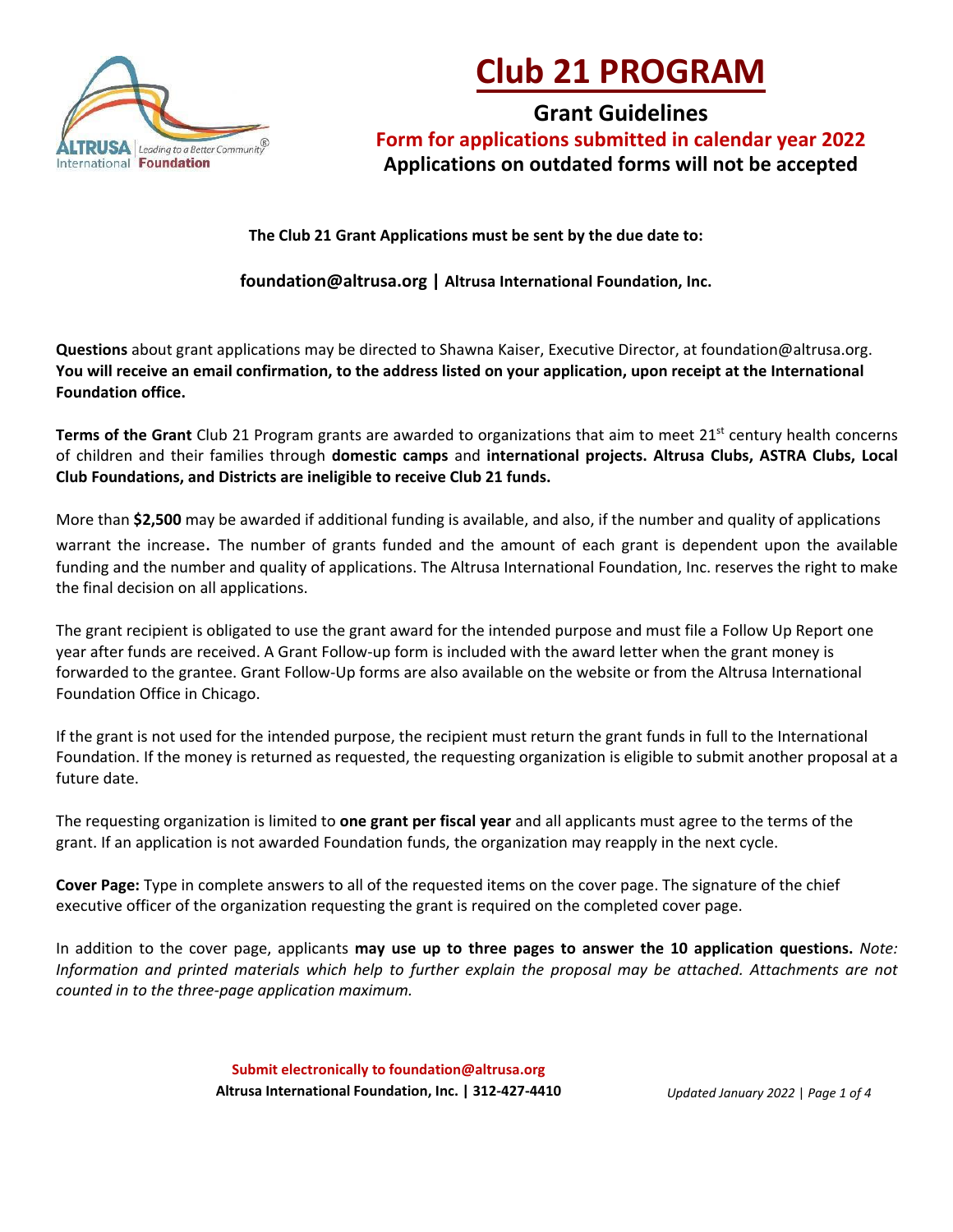- **1. Abstract** (5 points) In 100 words or less, describe the proposed project, including (a) the target population, (b) objectives, (c) community need for the project, (d) method of implementation, and (e) expected benefits and results.
- **2. Eligibility Requirements** (5 points) All project grants must involve *at least two* of the following eligibility criteria
	- serving sick or disabled children, e.g., physical, neurological, sensory, cognitive
	- providing training in health and nutrition
	- providing an environment for sick or disabled children to work with camp activities/training
	- providing medicine and/or medical aid utilizing trained professionals
	- providing education to promote literacy and other areas of learning
	- benefitting underprivileged children requiring medical attention
- **3. Need** (10 points) Describe the country, state or community's need for the grant and how many participants will be served by the project.
- *4.* **Project Description** (25 points) Describe the project in detail, including (a) target population, (b) objectives, (c) methods of implementation, and (d) expected benefits and results. *If the project was previously funded by the Altrusa International Foundation, explain the growth of the project since that time, i.e., its reach in the community, new source of funding, new volunteers.*
- **5. Altrusan Involvement** (5 points) Altrusan direct involvement is optional, but if Altrusans are involved in the project, specify the number of Altrusans who will be involved in the project and describe that types of activities that the Altrusans are expected to accomplish.
- **6. Timeline** (10 points) Specify the project timeline of activities. The grant activities must take place in the grant award period.

| <b>Funding Cycle</b>          |              |            |             | Applications Due   Funding Decisions   Grants Awarded   Follow Up Reports Due |
|-------------------------------|--------------|------------|-------------|-------------------------------------------------------------------------------|
| <b>International Projects</b> | September 15 | October 31 | November 30 | November 30*                                                                  |
| <b>Domestic Camps</b>         | March 15     | April 30   | May 15      | May $15^*$                                                                    |

\**The Club 21 grant follow-up reports are due to the Altrusa International Foundation, Inc. one year after funds are received.*

- **7. Evaluation** (10 points) Describe the planned project evaluation process including how the evaluation will be implemented and how the anticipated effects of the project are expected to impact the target audience andthe community. A good evaluation should provide evidence of how the funded project has met its objectives. Examples of evaluation strategies could be a pre- and post-survey of the people who are being served by the project, records of the number of people served, or interviews of the people who have been served.
- **8. Sustainability** (5 points) Explain how the applicant organization plans to sustain the project after the grant period ends.
- **9. Publicity** (5 points) Define the planned publicity efforts. Describe the ways in which the applicant organization plans to tell the story of the project using local newspapers, web sites, social media, presentations at meetings or other corporate or non-profit organizations or formal published reports.
- *10.* **Budget** (20 points) **Use the budget template that is provided** in the application to prepare a proposed budget that includes both project income and project expenses, followed by a brief budget narrative to explain how project costs were estimated. *Be sure to note how Altrusa International Foundation grant dollars will be used.*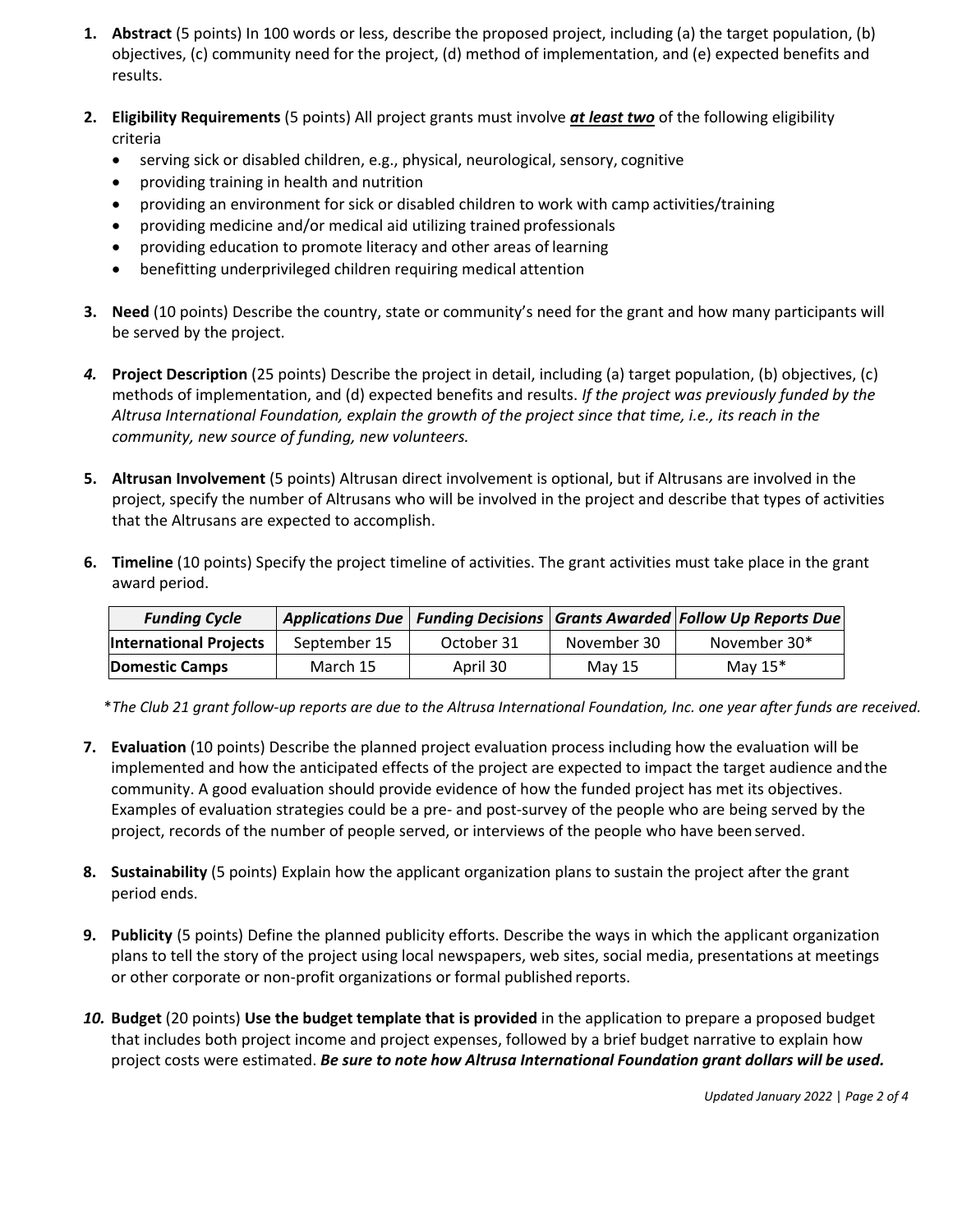## **SAMPLE --- Proposed Budget to Altrusa International Foundation, Inc.**

| Name of Applicant Organization Unlimited Opportunities, Inc.                   |               |
|--------------------------------------------------------------------------------|---------------|
| Name of Project Cheerful Summer Camp                                           |               |
| Project Year 2022                                                              |               |
|                                                                                |               |
| <b>Project Income</b>                                                          | <b>Amount</b> |
| Altrusa International Foundation grant request in this proposal                | \$2,500.00    |
| Local Altrusa Club contribution to the project                                 | 100.00        |
| Other contributors (please list) Goodness Charitable Foundation                | 15,600.00     |
| <b>Helping Hands Handicapped Association</b>                                   | 1,125.00      |
| <b>Camper Fees</b>                                                             | 6,250.00      |
| <b>Total Project Income</b>                                                    | \$25,575.00   |
|                                                                                |               |
| <b>Project Expenses</b>                                                        |               |
| <b>Supplies</b>                                                                | 500.00        |
| Equipment                                                                      |               |
| Food                                                                           | 3,125.00      |
| Clothing                                                                       | --            |
| <b>Educational materials</b><br>(Altrusa International Foundation grant funds) | 2,500.00      |
| Communications                                                                 | 100.00        |
| Postage/Delivery                                                               | 100.00        |
| Other (please itemize)                                                         | --            |
| Camper housing                                                                 | 3,125.00      |
| Insurance                                                                      | 125.00        |
| <b>Salaries and Benefits</b>                                                   | 16,000.00     |
| <b>Total Project Expenses</b>                                                  | \$25,575.00   |

**Budget Narrative/Justification** Explain how project costs were estimated. Justify the need for the costs. *Be sure to note how Altrusa International Foundation grant dollars will be used.*

**Attachments** *Information and printed materials which help to further explain the proposal may be attached.*

**Submit electronically to foundation@altrusa.org Altrusa International Foundation, Inc. | 312-427-4410**